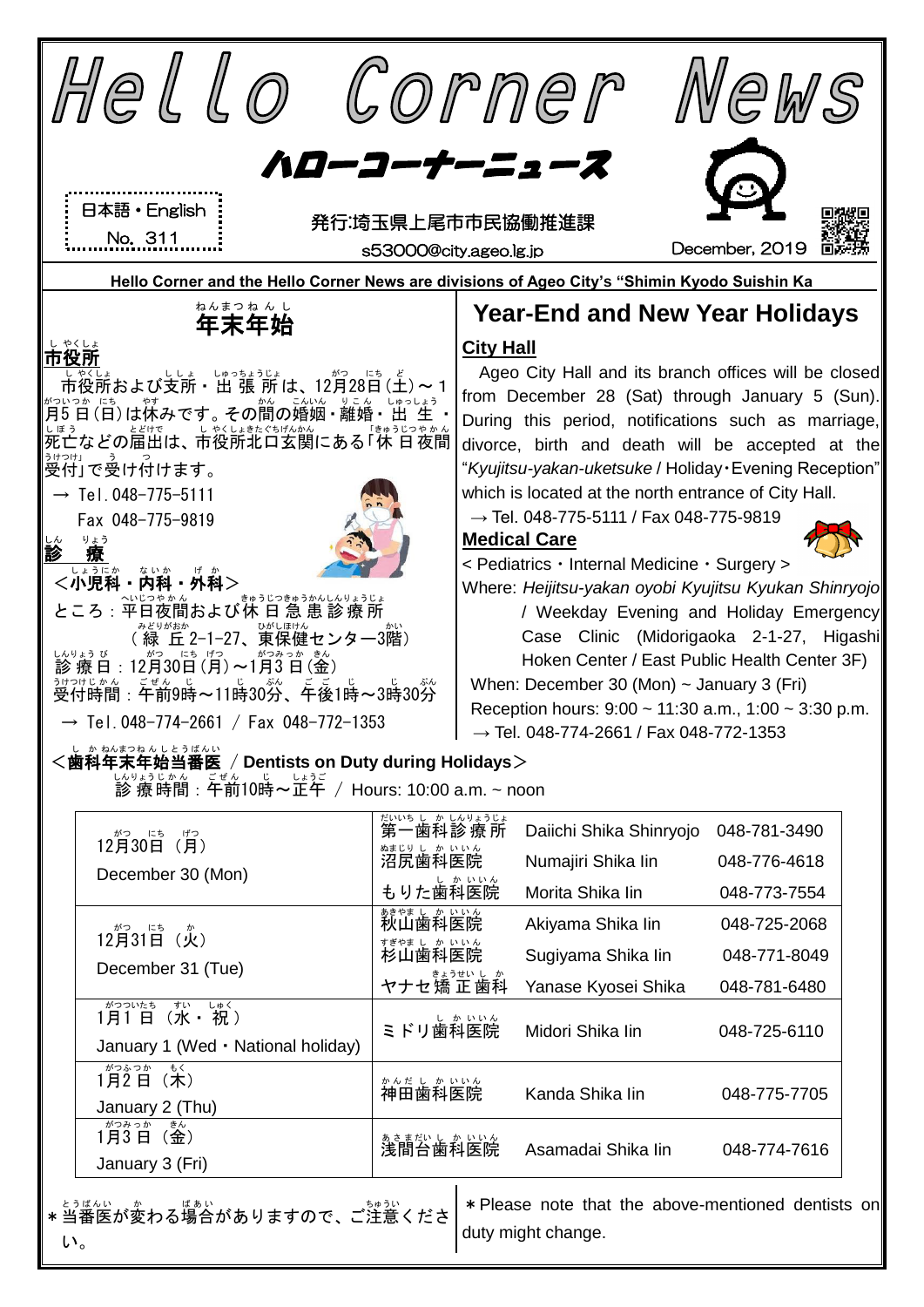| たまけんきゅうきゅうでん わそうだん<br>≤埼玉県 救 急 電話相談>                                                                        | < Saitama-ken Emergency Telephone Counseling >                                                                  |
|-------------------------------------------------------------------------------------------------------------|-----------------------------------------------------------------------------------------------------------------|
|                                                                                                             | In case urgent medical treatment is needed,                                                                     |
| まゕ。<br>機関を 24時間、電話でお知らせします。                                                                                 | information will be provided by phone, around the clock,                                                        |
| → Tel.#7119 / 048-824-4199                                                                                  | regarding nearby medical institutions which can offer                                                           |
|                                                                                                             | medical care.                                                                                                   |
| ちゅうがっこうにゅうがくつ う ち し ょ<br>しょう                                                                                | $\rightarrow$ Tel. #7119 or 048-824-4199                                                                        |
| 中学校入学通知                                                                                                     | <b>Notice of Enrollment</b>                                                                                     |
| * いゎ゜ <sub>゚</sub> ゕ゜ゕ゚っ <sup>っ</sup> ゕたぉゖ゚ゕ゙゛゛しぉぃ゠゠ゖぅぉヽ゚ぅぅヽ<br><mark>令和2年 1 月 1日現在 、市内に 住 民 登</mark> 録が ある |                                                                                                                 |
| - ちゅうがっこうにゅうがくたいしょうしゃ<br>・中学校入学対象者へ、1月中 旬に<br>にゅうがく<br>「入学                                                  | <b>Elementary and Junior High Schools</b>                                                                       |
| (はがき)を送ります。<br> 知書                                                                                          | Guardians of children who are registered in Ageo as                                                             |
| 小学校                                                                                                         | of January 1, 2020 and who are scheduled to enter                                                               |
| へいせい ねん がつふつか<br>ねん がつついたち う<br>平成25年4月2日~26年4月1日生まれの子どもの                                                   | elementary or junior high schools will receive "Notice of                                                       |
| <sub>こしゃ</sub><br>護者には、入 学通知書を郵便で送ります。                                                                      | Enrollment" postcards in mid-January.                                                                           |
| ちゅうがっこう                                                                                                     | <b>Elementary Schools</b>                                                                                       |
| 中学校<br>へいせい ねん がつふつか<br>ねん がつついたち                                                                           | Guardians of children who were born between April 2<br>2013 and April 1, 2014 will receive this notice by mail. |
| 平成19年4月2日~20年4月1日生まれの子どもの<br>にゅうがく                                                                          | <b>Junior High Schools</b>                                                                                      |
| には、現在通っている小学校を通し<br>て入学                                                                                     | Guardians of children who were born between April 2                                                             |
| 通知書を渡します。<br>うがくつうちしょ<br>じゅうみんとうろく                                                                          | 2007 and April 1, 2008, will receive the notice through                                                         |
| 学 通知書が届かない、住 民 登録のない子どもを                                                                                    | the elementary school that their child is attending.                                                            |
| がくむか しゃくしょ                                                                                                  | * If you do not receive this notice, or if your children are                                                    |
| 階)に問い合わせてください。                                                                                              | not registered in Ageo but you wish to enroll them in                                                           |
| 学務課                                                                                                         | elementary and/or junior high schools, please contact                                                           |
| Tel. 048-775-9604                                                                                           | Gakumu-ka (7F of City Hall).                                                                                    |
| Fax 048-775-5633                                                                                            | $\rightarrow$ Gakumu-ka (School Affairs Section)                                                                |
|                                                                                                             | Tel. 048-775-9604<br>Fax 048-775-5633                                                                           |
| つきしょうひんけん                                                                                                   |                                                                                                                 |
| フレミアム付商品券                                                                                                   | <b>Premium Voucher</b>                                                                                          |
| しょうひぜいひ き あ<br>えいきょう<br>消費税引上げによる影 響を和らげるため、 「 プレミ                                                          | To reduce the negative impact of consumer tax                                                                   |
| アム付商品券」が販売されています。8月下旬、                                                                                      | increases, "Premium Voucher" coupon books have                                                                  |
| こうにゅう しんせいし<br>うひんけん<br>対象者にはプレ<br>ミアム付 商 品 券 の 購 入 申 請書を                                                   | been made available for purchase. The application                                                               |
| ひつよう<br>ゅう。<br> 郵送しました。 受け取った方は必要事項を記入し返送                                                                   | form to purchase these coupon books was sent to                                                                 |
| 、<br>てください。提 出 期限は、令和2年2月14日 (金)                                                                            | eligible residents at the end of August. If you received                                                        |
| 。。。。。<br>( <b>必 着)です。</b>                                                                                   | the application form, please fill it out completely and                                                         |
| まいつづ<br>えんけん<br>えん                                                                                          | send it back to City Office by February 14 (Fri), 2020 (It                                                      |
| 用:1冊4,000円 (500円券10枚綴り)<br>→ プレミアム付商品券対策室<br>→ プレミアム付商品券対策室                                                 | must arrive on this day).<br>Cost: 4,000 yen / book (A book consists of ten                                     |
|                                                                                                             | vouchers, each of which is worth 500-yen)                                                                       |
| Tel. 048-775-3548                                                                                           | $\rightarrow$ Premium-tsuki Shohinken Taisakushitsu                                                             |
|                                                                                                             | Tel. 048-775-3548                                                                                               |
| てあら                                                                                                         |                                                                                                                 |
| 手洗い                                                                                                         | <b>Hand-Washing to Prevent Illness</b>                                                                          |
| ノロウイルスによる食 中 毒や感染性胃腸 炎は、                                                                                    | Food poising and infectious gastroenteritis caused by                                                           |
| ※『場に夢く発生します。また、毎年12月頃からインフ                                                                                  | norovirus occurs occasionally in winter. Also the                                                               |
| ルエンザが流 行します。 これらの感染症を予防のた                                                                                   | number of influenza cases increases dramatically from<br>around December. Washing hands plays a crucial role    |
| <br> めには、手洗いが重 要です。せっけんをよく泡立て                                                                               |                                                                                                                 |
|                                                                                                             |                                                                                                                 |
| て洗い、流 水で十 分にすすいでください。これを2                                                                                   | in preventing these infectious diseases. Wash your<br>hands thoroughly with plenty of lather, then rinse well   |

this washing twice.

灬 < 〟 ☆ 。 。 。 。 。 。<br>回繰り返すと大変効果的です。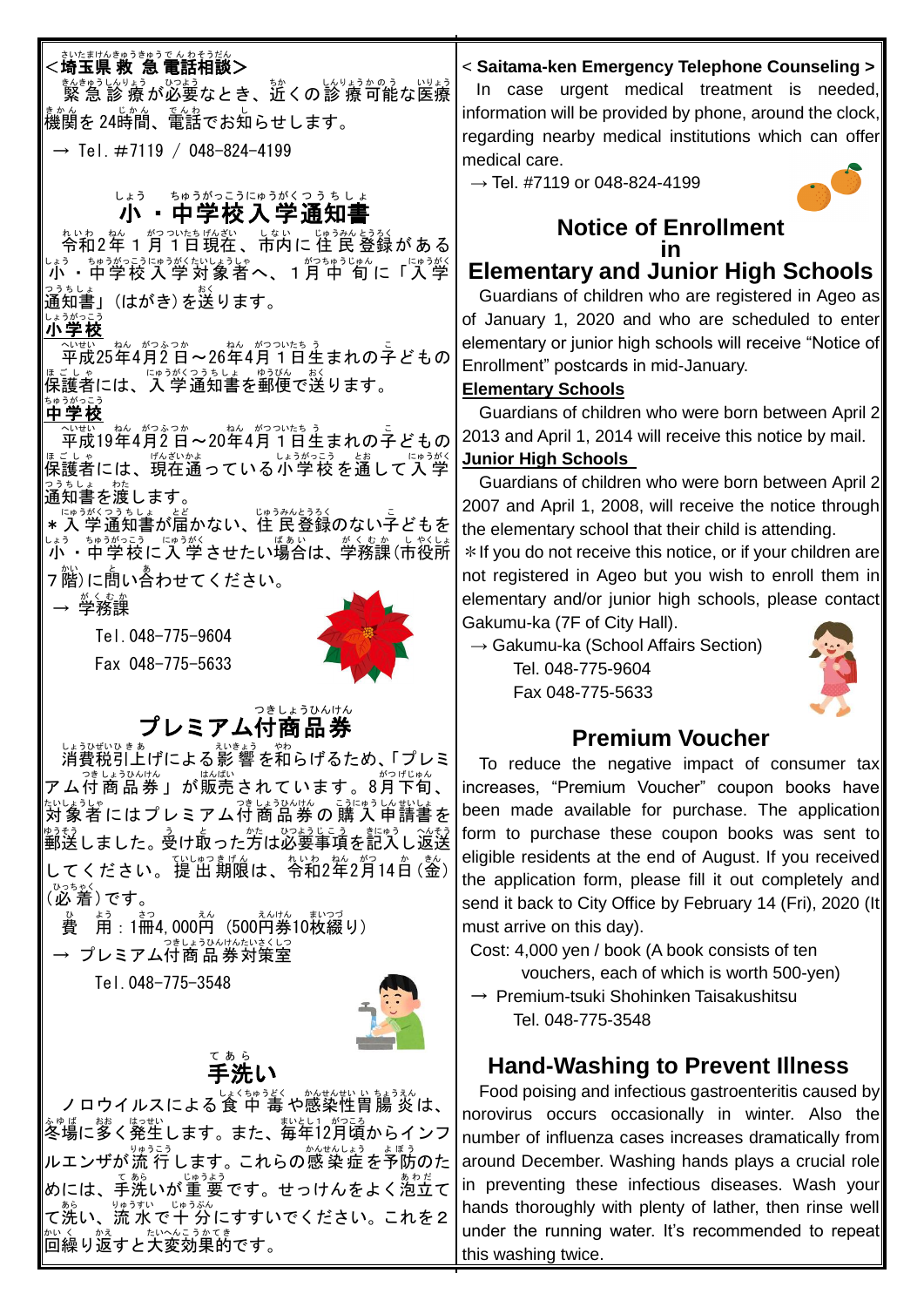# い<sub>ずみだいがくしゅうきょうしつ</sub>

| がつ<br>にち すい<br>にち<br>きん                  |
|------------------------------------------|
| き: 12月25日 (水) ~27日 (金)<br>亠              |
| がついつか<br>にち なのか<br>か                     |
| 1月5日(日)~7日(火)                            |
| ごぜん じっこごご<br>じ ふん                        |
| 午前9時~午後0時15分                             |
| いずみだいがくしゅうきょうしつ<br>いずみだい                 |
| ところ : 泉 台学 習 教 室 (泉 台 1-6-9)             |
| きょう<br>か<br>教                            |
|                                          |
| ちゅうがく                                    |
|                                          |
| よう<br>、<br>用 : 1方円(テキスト代を含みます)<br>。<br>費 |
|                                          |
| <u>ょっ</u><br>申込み : 電話でシルバー人材センターへ        |
|                                          |
| Tel.048-779-5525                         |
|                                          |

Fax 048-776-1074



AGAウインターパーティー <sub>おど</sub><br>踊り • 音楽演奏 • ゲーム • 外国の方の手作り料理な どが楽 たの しめるパーティーです。子 こ どもにはプレゼント があります。 と き: 12月14日(土)年後2時~4時 ところ: 文化センター まんかひ、 かいん<br>**参加費:会員 1,500円** 。<br>非会員 1,800円 しょうがくせい<br>**小学生 500円 未就学児無料** 〜<br>定 眞:先 着90人 もうしこ<br>申込みは、12月6 日(金)までに名前、住 所、電話番号 を書いて、ファクス、メールで市国際交 流 協会 (AGA) <sub>じむきょく</sub><br>事務局へ。 → AGA事務局 じむきょく

Tel.048-780-2468 / Fax 048-775-0007

[office@aga-world.com](mailto:office@aga-world.com)

# <u>。ゅゃ</u>ォ<br>**冬休みスケート教室**

3 日 みっか 間 かん の指導 しどう によりスケートの基礎 き そ を習 得 しゅうとく します。 と き : 12月25日(水)~27日(金) <sub>ごぜん じ</sub> 。。<br>午前9時~9時45分 ところ : 埼玉アイスアリーナ (日の出 4−386) たい しょう ― きぃじ ― <sup>ちゅうがくせい</sup><br>対 象 :4歳児〜中学生 。<br>費 ょぅ<br>用:6, 000 円 定 てい 。<br>眞:150人 (先 着 順) もうに。<br>申込み : 12月1 日 (日)~21日 (土) 「午前10時から午後 。。<br>5時まで、電話で埼玉アイスアリーナへ Tel.048-775-3456

### **Izumidai Learning Class**

When: December 25 (Wed)  $\sim$  27 (Fri) January 5 (Sun)  $\sim$  7 (Tue) 9:00 a.m. ~ 12:15 p.m. Where: Izumidai Learning Class (Izumidai 1-6-9) Subjects: Japanese, Mathematics, English Social studies and Science For: 9<sup>th</sup> graders Cost: 10,000 yen (including textbook fees) Application: Please call Silver *Jinzai* Center. Tel. 048-779-5525 / Fax 048-776-1074

## **AGA Winter Party**

At this party, you will be able to enjoy dances, music performances, games, and homemade dishes from various countries. Children will receive presents as well**.**

When: December 14 (Sat)  $2:00 - 4:00$  p.m.

Where: Bunka Center



Cost: 1,500 yen for AGA members

1,800 yen for non-AGA members 500 yen for elementary school children Free for preschool children

Number: First 90 people will be accepted.

To sign up, please e-mail or fax the following information to the Ageo Global Association (AGA) Secretariat by December 6 (Fri): your name, home address and phone number.

 $\rightarrow$  AGA Secretariat

Tel.048-780-2468 / Fax 048-775-0007 [office@aga-world.com](mailto:office@aga-world.com)

## **Winter Holiday Skating Class**

Three days of lessons for children to learn basic skating skills.

When: December 25 (Wed)  $\sim$  27 (Fri)  $9:00 \sim 9:45$  a.m. Where: Saitama Ice Arena (Hinode 4-386) For: 4 years olds  $\sim$  9<sup>th</sup> graders

Cost: 6,000 yen Number: 150 children

(First-come basis)

Application: Please call Saitama Ice Arena between 10:00 a.m. and 5:00 p.m. from December 1 (Sun) through 21 (Sat). Tel. 048-775-3456